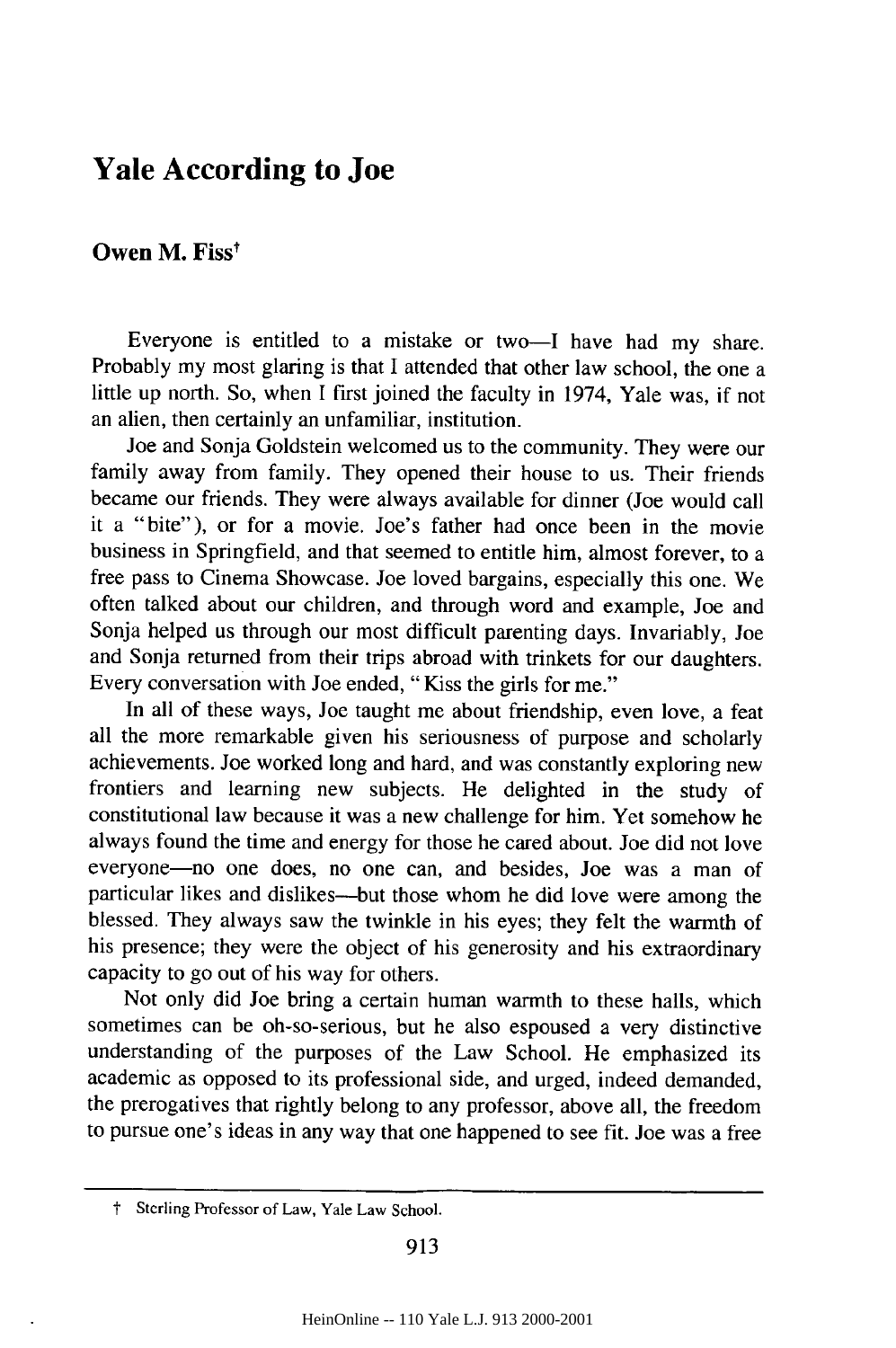spirit. He fought against outside pressures, such as those that may be brought to bear on professors by the organized bar. Also, and more remarkably, he resisted the constraints that might be imposed on a professor, even unwittingly, by colleagues and, even worse, the dean. One of Joe's favorite maxims, which I have borrowed many times, declares: It is the professor's job to decide what is educationally best, and the dean's duty to find the funds to support this decision.

From Joe's perspective, the purpose of the Yale Law School was not to train lawyers but rather to study law-another maxim that I have borrowed on many occasions. Of course, once you study law you may be in a better position to practice law, but that would be an incidental-maybe a happy, though still only incidental-consequence of the pure, disinterested study of law. Some may practice law, some may not. As a result, Joe refused to be bound by practice-based understandings of law teaching and scholarship. He was adamant that the new body of knowledge have some real intellectual payoff for the law. He was no fan of interdisciplinary work for its own sake, but he was led, because of his very distinctive understanding of our mission, to become a pioneer in the endeavor to bring the insights of psychoanalysis to bear on the law. This body of work stands as a monument to the freedom that Joe so relished.

Joe's emphasis upon the academic character of the Law School also shaped his relationship to his students. It accounted for the time he devoted to his students (almost endless), the kinds of challenges he put to them (he resisted the current trend requiring moot court exercises), and even the way he presented himself to his students (always with a jacket, business shirt, and bow tie). When **I** arrived at Yale in 1974, stories abounded about the way Joe had conducted a disciplinary hearing that arose during one of the turbulent encounters of the early 1970s, after a student had allegedly threatened a professor. Refusing to assume the posture of a judge, Joe required the administration to dismantle what then passed as a podium here, and to put in its place the furniture that he used to meet students on a daily basis-a couch and some worn easy chairs.

In the 1980s, Joe feared that the Law School's interviewing process was beginning to encroach upon, indeed overwhelm, the intellectual life of the Law School. Students were less worried about the day's lesson than what firm was in town interviewing or what should be worn to an interview. With his customary tenacity, Joe then spearheaded a campaign that, after countless memoranda and faculty meetings, and at least one false start (moving the interviews to the summer), led to the Yale Law School's most enduring and most beloved contribution to Western civilization---the flyback week. I am sure Joe hated that term because it suggested that we might in fact be adjusting the academic calendar to accommodate the professional interests of our students or the demands of law firms-God forbid.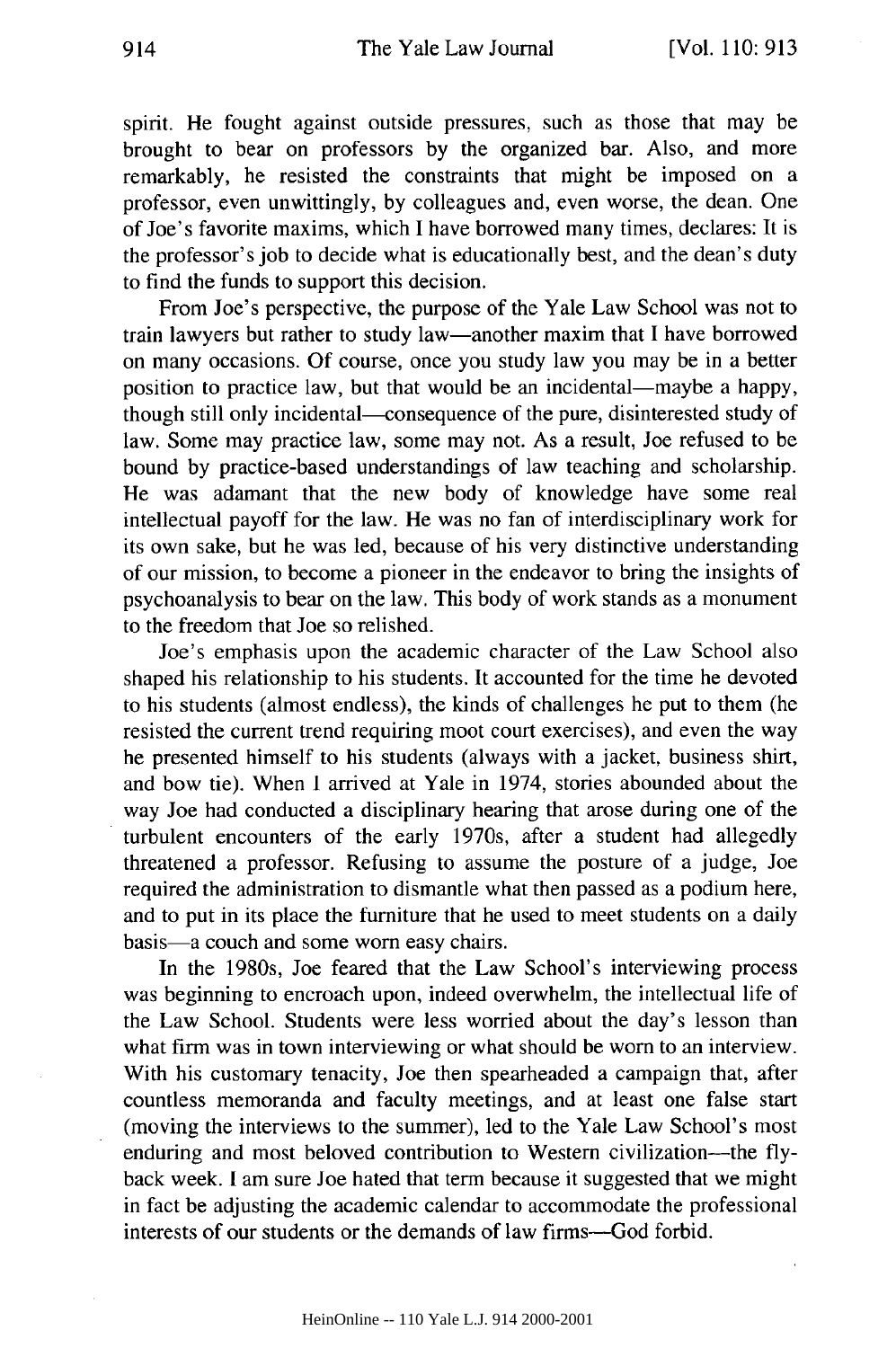Joe was a friend, and a man whom I loved. He helped make me feel at home at Yale. For the twenty-five years that I have made Yale my home, and surely before, Joe was one of the towering presences of this institution. Yale took pride in all his scholarly accomplishments, and its fame grew as his did. Even more significantly, Yale bears the imprint of Joe's distinctive personality and distinctive understanding of the school's ethos. Joe helped make this Law School all that it is. It is hard for me to think of Yale without also thinking of Joe. His absence is an absence that we all feel, personally and professionally, yet his mark on the institution is so profound and so indelible, it almost seems that he is still with us-as a smile, as an exemplar, as an inspiration, and even more, as a conscience.

The other night my wife and I were having dinner with Sonja and some friends whom Joe had first brought to the Law School from abroad. One was from Germany, two from Israel. As we sat down for dinner, I offered a toast welcoming all to our home, and noted how sad and odd it was that Joe-who had first brought us all together-was not with us. Tears welled up, but then Sonja quickly caught herself. "Anyway," she said, "I believe Joe is still watching us."